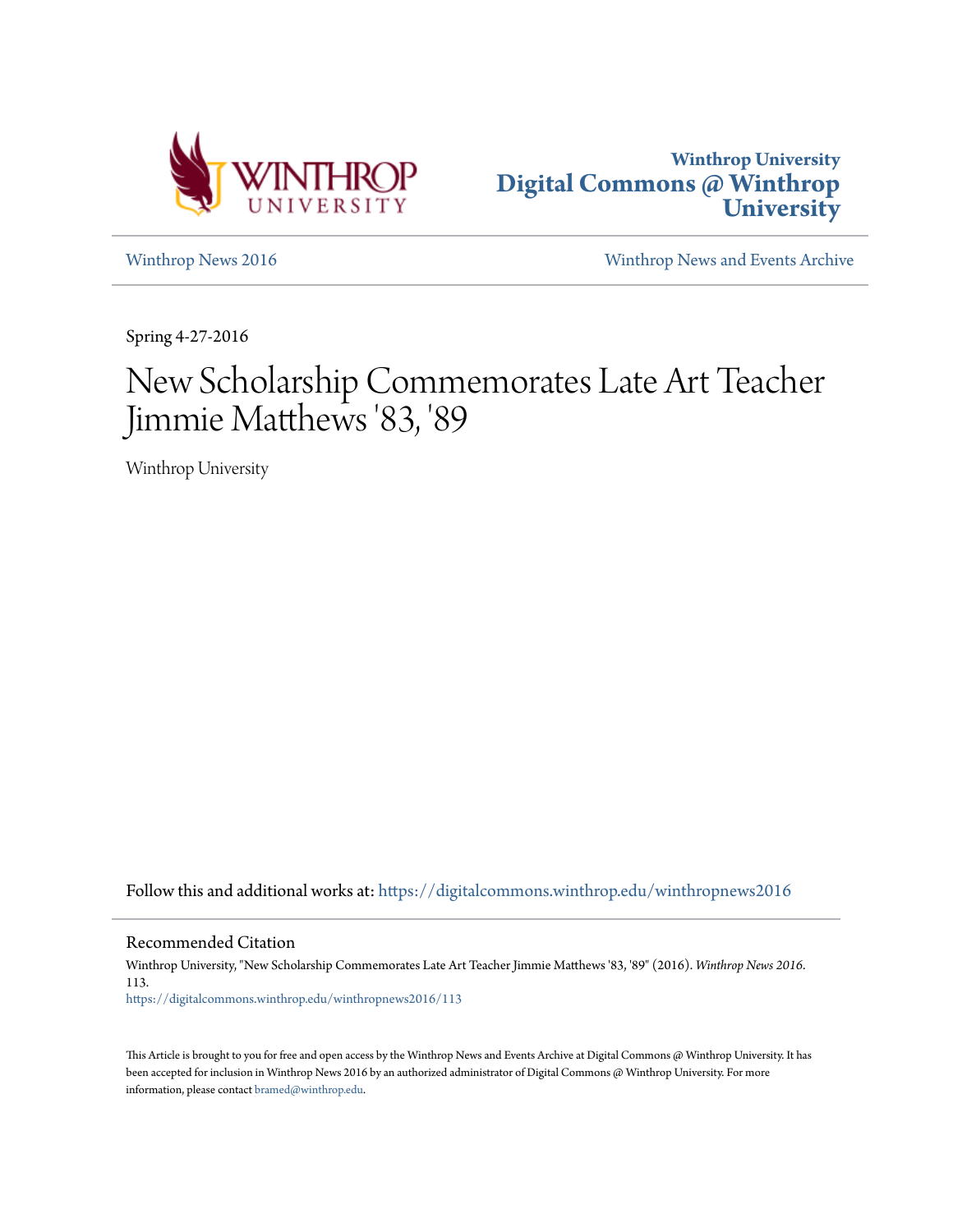

VINTHROP UNIVERSITY

### **ABOUT ADMISSIONS & AID ACADEMICS STUDENT**

04/27/2016

**AFFAIRS ATHLETICS GIVING**

**O** SHARE - 89 年 -

All News

Archives

RSS News Feeds

Winthrop in the News

**New Scholarship Commemorates Late Art Teacher Jimmie Matthews '83, '89**

## **Quick Facts**

**The Jimmie Matthews Scholarship in Art** Education will build to endowment with gifts from the Matthews family, colleagues and friends. Matthews taught art education for more than 30 years in the community.



Jimmie and Marti Matthews

male students from any region.

ROCK HILL, SOUTH CAROLINA – The moment **Jimmie Matthews** '83, '89 picked up a stick and traced figures into the dirt at his grandmother's farm was the moment he fell in love with art. **Matthews** spent his **31-year teaching career** sharing that passion with his students. Through a new scholarship, his coworkers and friends want to ensure that Matthews' love of **art education** will have a lasting impact on Winthrop students.

The **Jimmie Matthews Scholarship in Art Education** – the first fund established for art education majors – will provide financial assistance to a Winthrop student who is pursuing a B.F.A. in art with a K-12 teacher certification. First preference will be given to male students from York County, with second preference given to

**Marti Matthews** '81, '84 said she was touched to learn that her late husband's friends and colleagues created a fund to support Winthrop students passionate about art education. The **fund**, she added, combines **Jimmie Matthews' love of art** with his desire to help people.

"Jimmie had a very selfless and giving personality," said Marti Matthews. "This scholarship reflects his life as a giving person dedicated to teaching and service."

**Matthews** earned his bachelor's degree in visual arts and a M.Ed. in secondary education at Winthrop. His teaching career spanned more than 31 years, beginning at Indian Land, South Carolina, schools and ending at **Ebinport Elementary School** in the Rock Hill School District.

Brian Hollingsworth, assistant principal at **Ebinport Elementary**, remembers Matthews as an **enthusiastic teacher** who also served as a positive role model.

"What made Jimmie so special is that he was more than just an outstanding teacher – he believed that every child could achieve success at a high level," said Hollingsworth. "He taught his students to believe in themselves."

Mary Chandler, director of Corps of Mentors at Winthrop, worked with Matthews during her time as principal of **Independence Elementary School** in Rock Hill. She saw first-hand the time, care and attention that Matthews gave to his students, colleagues and friends.

"Jimmie touched lives wherever he went, both in- and outside of school. His true spirit continues to